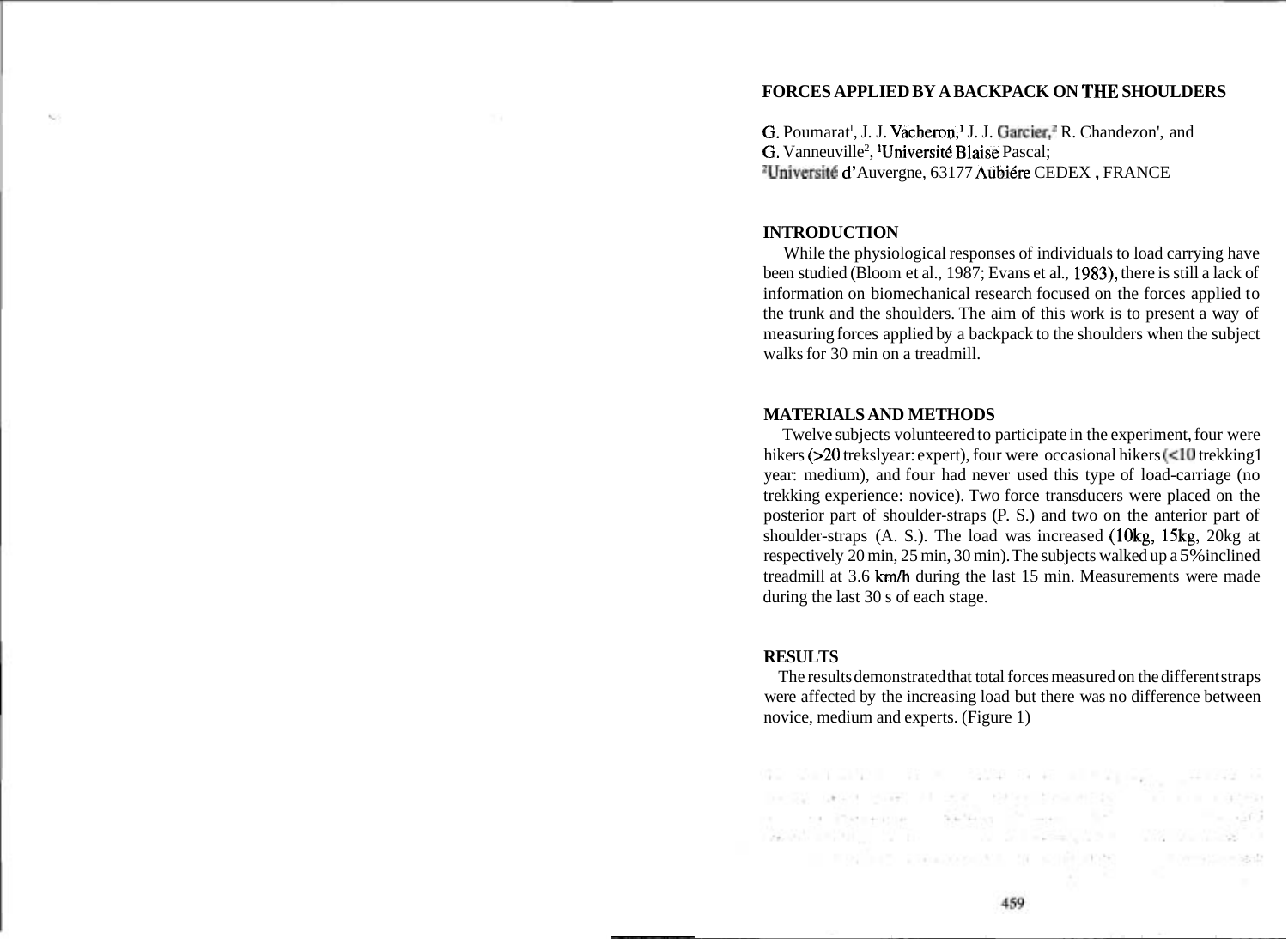



The force measured on the straps showed sinusoidal fluctuations with about 1.2 s period. (Figure 2)





The sinusoidal fluctuation force is related to the stride rate. The sinusoidal fluctuations were higher for the novices (about 8%) than for the experts. Expert and medium subjects adapted their stride in accordance to the load increase; whereas, the novices did not adjust (Figure 3). As walking velocity was controlled in this study, the results for stride rate reflected the changes which occurred in stride length.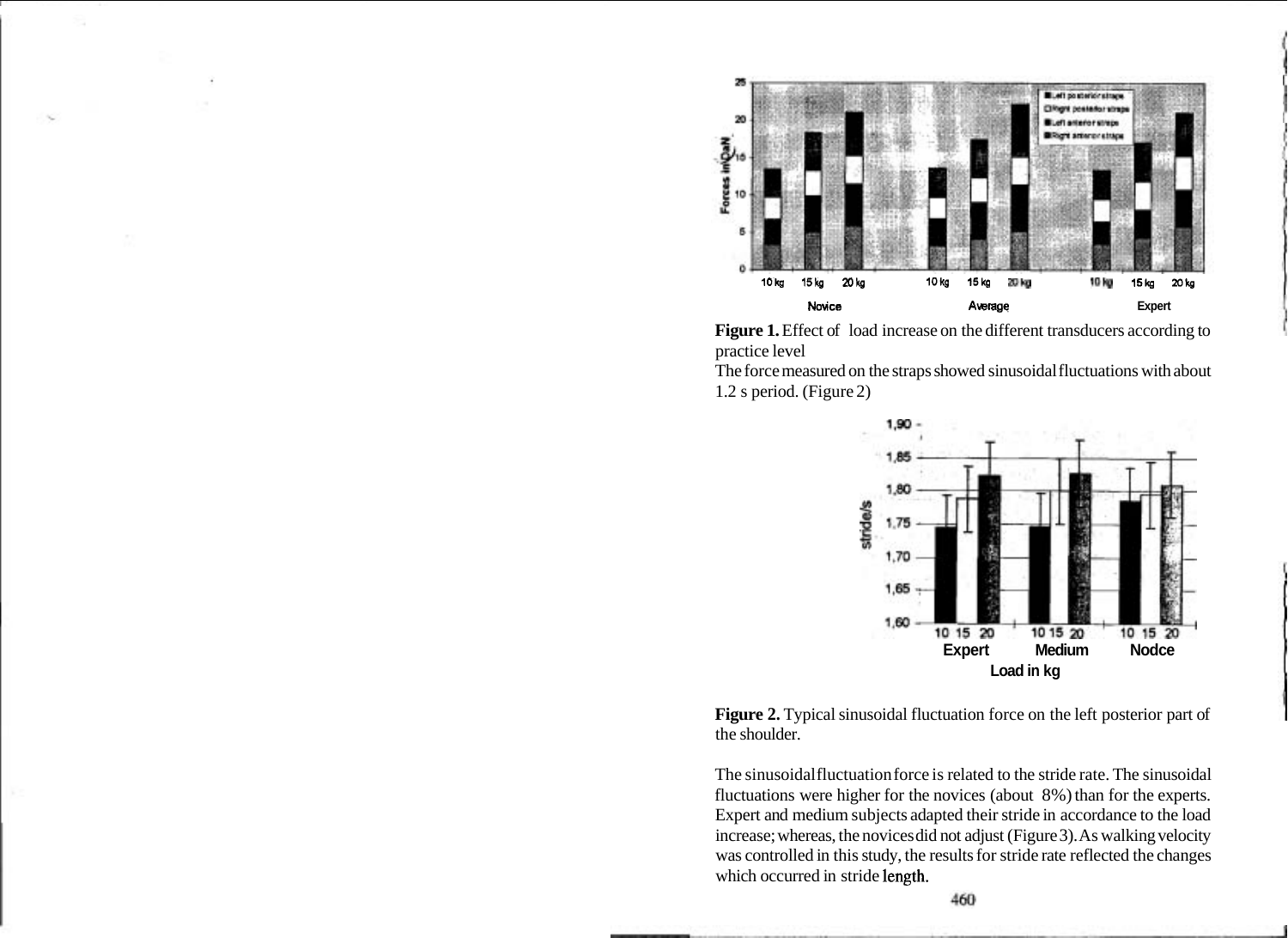

Figure 3. Effect of load and stride rate according to practice level



**Figure 4.** Number of stance phases per second.

### **CONCLUSION**

A backpack induces tension in the anterior and posterior straps over the shoulders. This tension appears to be a limiting factor in load carriage (Holewijn, 1990). A way of reducing force fluctuation and strain applied on the shoulders is to reduce step length as shown by experts.